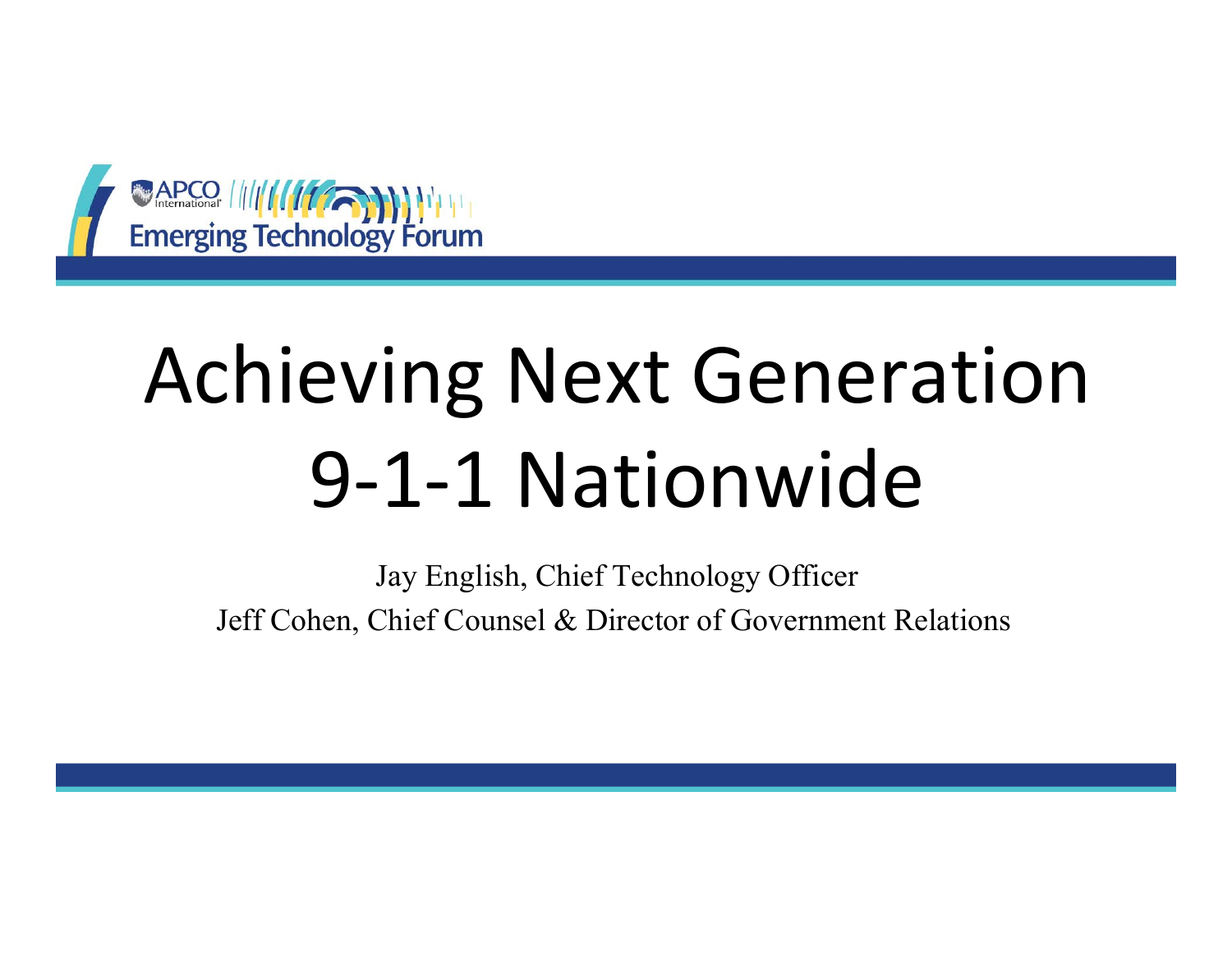



- $NG9-1-1 What IS it?$
- Technical Basics What does it NEED to do?
- Issues that need to be on the radar
	- Interoperability
	- Multimedia from Public to ECC to Responder
	- The Cloud
- Sensible decisions for your ECC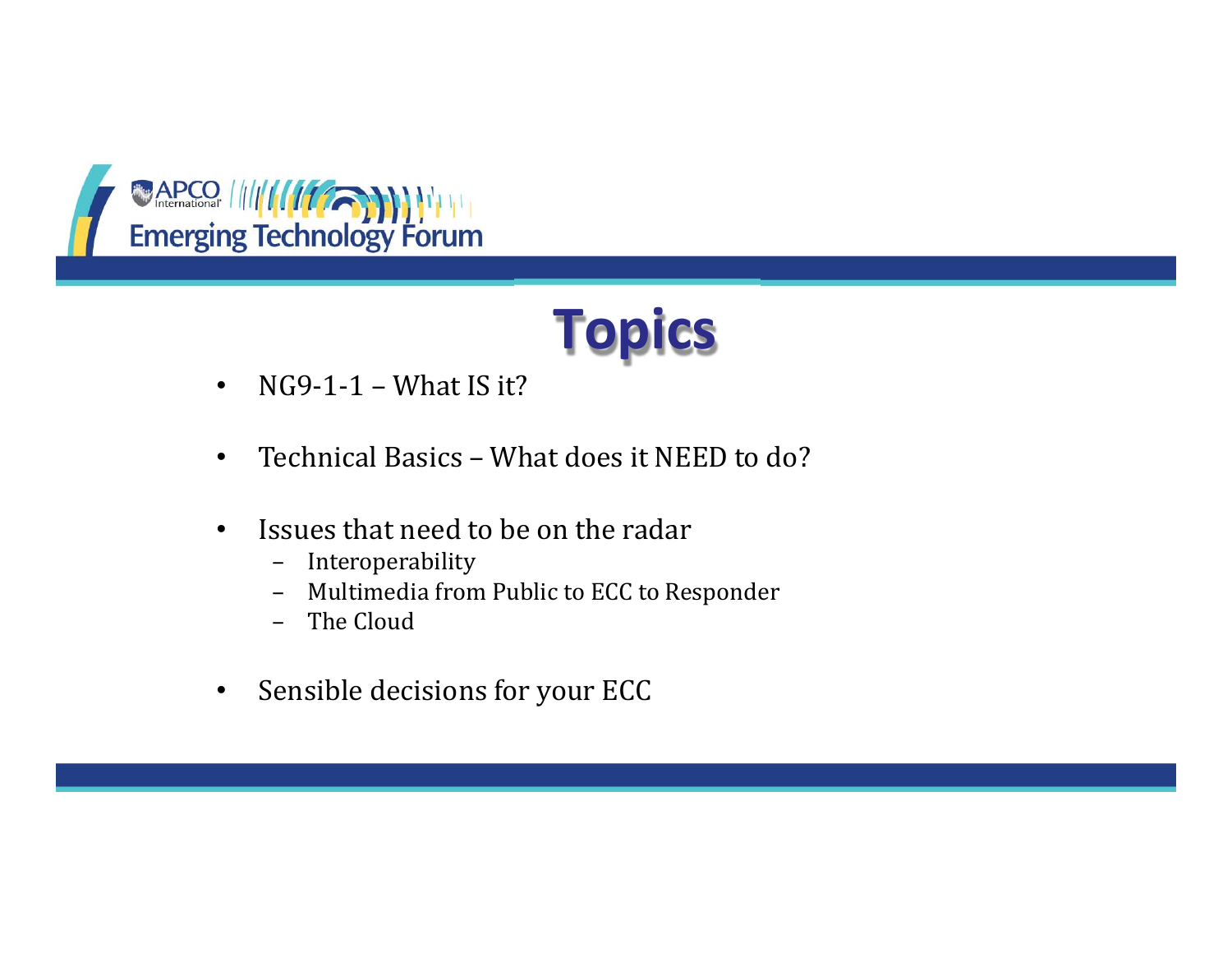

### **So…just what is "NG9‐1‐1?"**

- Public Safety Communications is undergoing tremendous change.
- The transition from circuit switched technology to IP networks and Next Generation 9-1-1 has begun, leaving ECCs and Telecommunicators to wonder: "What is NG9-1-1 and what does it mean to me?"
- Broadband technologies already exist, and the public has more capability than the average ECC. This must change.
- Next Generation systems are envisioned as being a "network of networks" providing connectivity between ECCs via secure, interoperable networks within a specified geographic area to other networks both regionally and nationally.
- Interconnected vs. Interoperable Why it matters.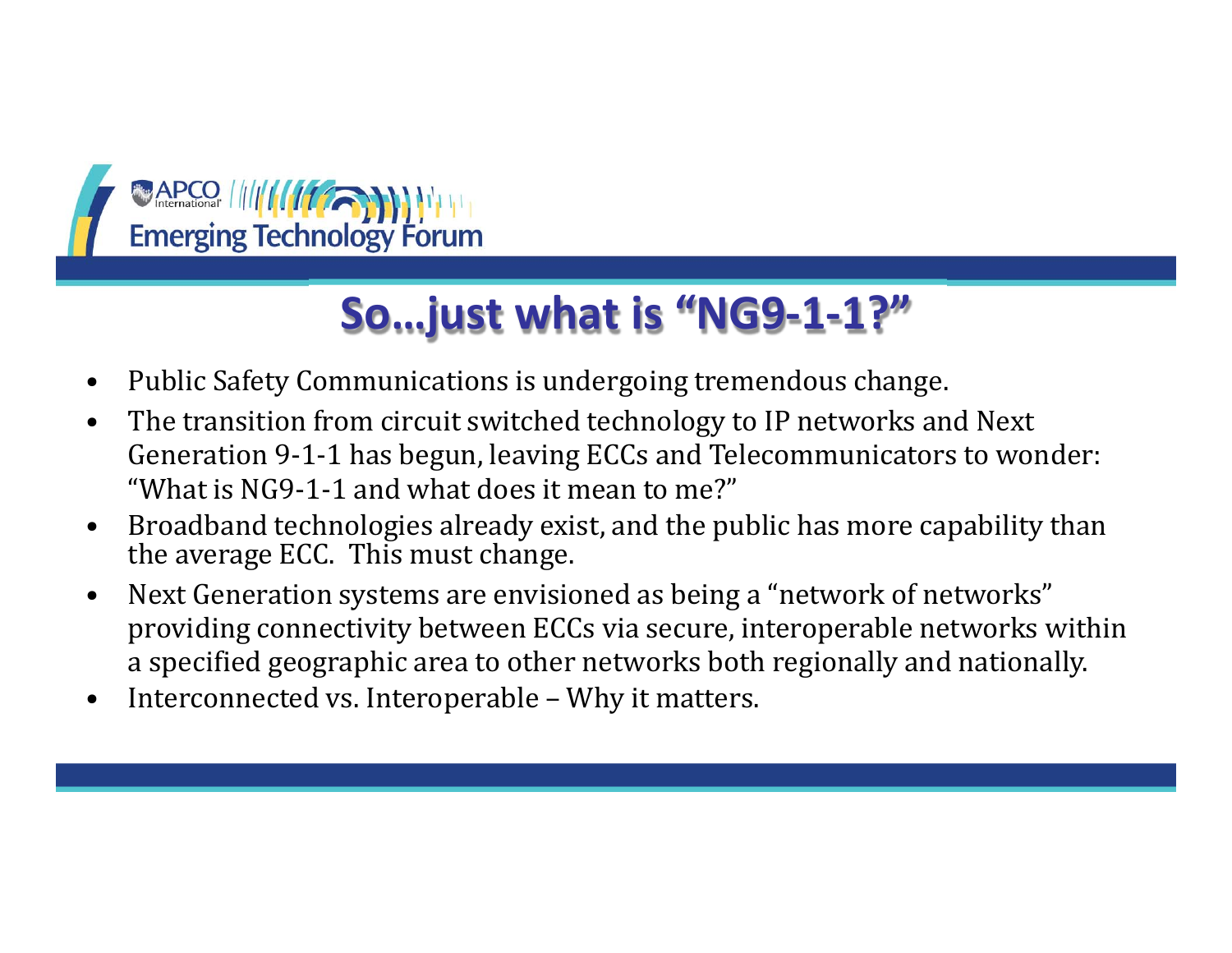

#### **How will NG9-1-1 Systems Be Different?**

- ➢IP‐Based: components/personnel can be located anywhere.
- $\triangleright$  Many new communications inputs.
- ➢Multimedia is a key factor.
- $\triangleright$ Interoperability is a must.
- $\triangleright$ It must be possible for disparate systems, ECCs, and authorized agencies to interoperate.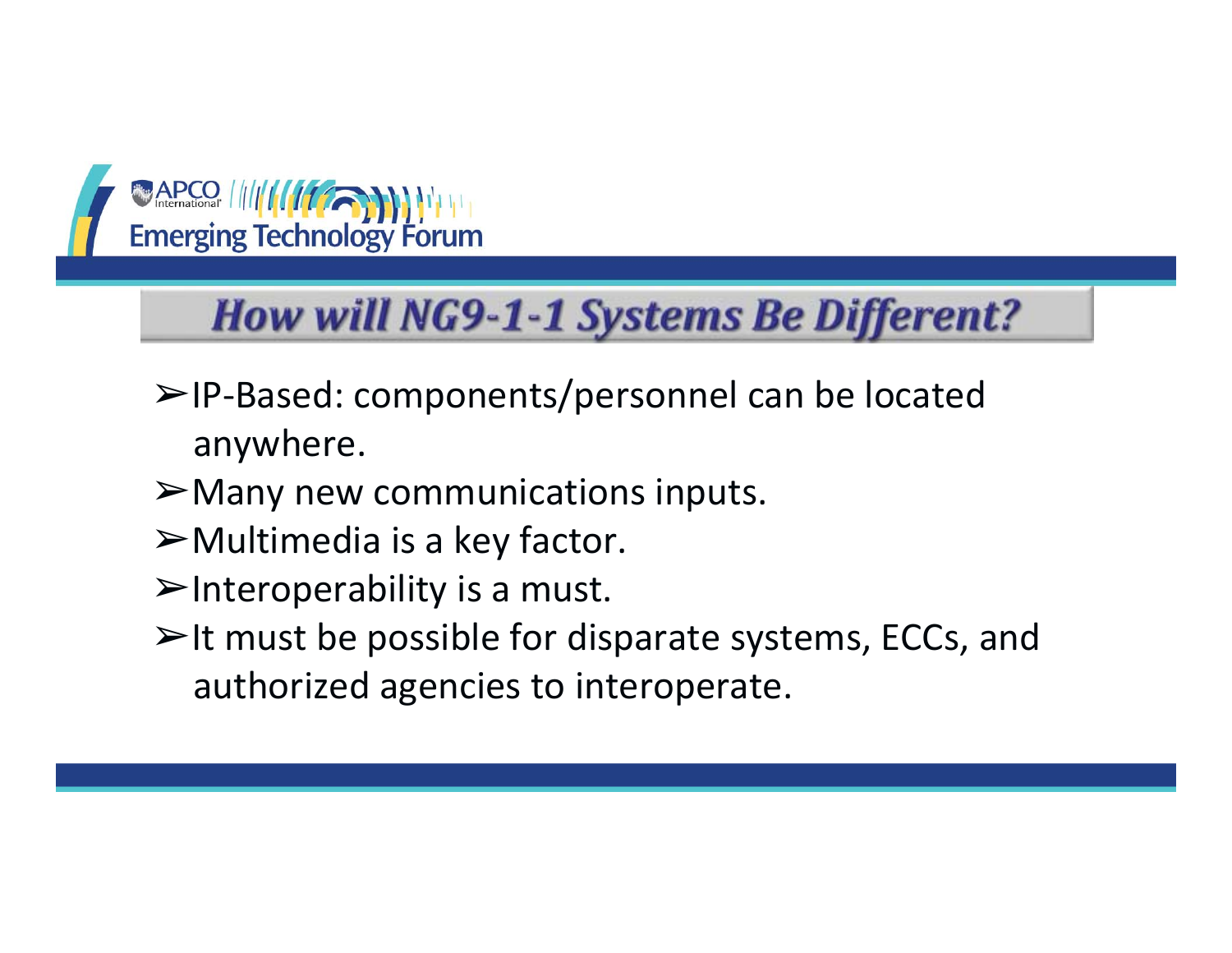

#### **Simplified View of NG9-1-1 Environment**

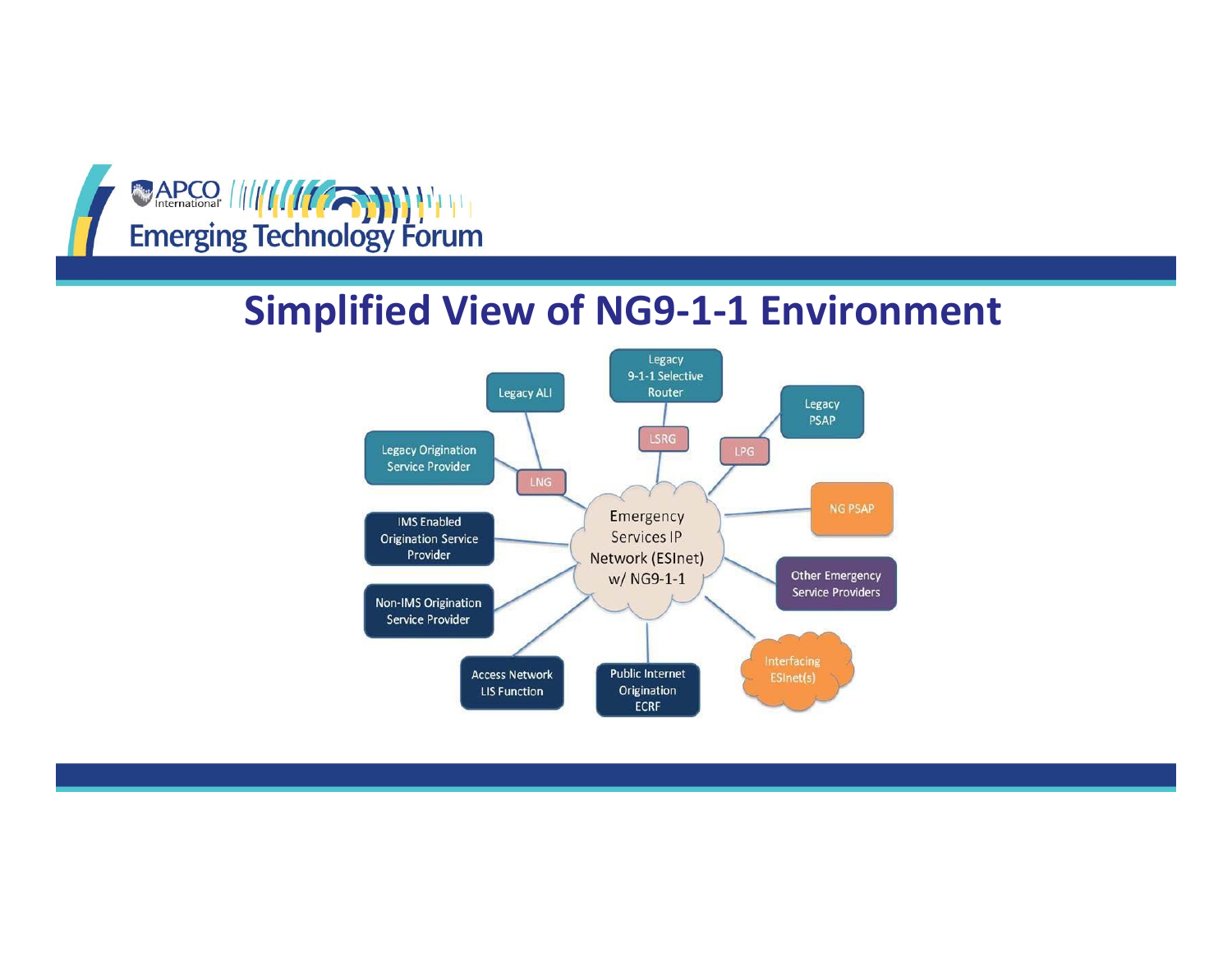

### **ESInets**

- In addition, the ability to reroute calls to and share data with any ECC served by the ESInet is a benefit of the transition. But only if they are built, implemented, and operated correctly.
- In spite of the measurable benefit to making the transition, many ECCs are finding that they are limited by equipment and networks incapable of providing a realistic evolution to NG9-1-1.
- Lack of Interoperability is hampering progress.
- We cannot build another version of legacy, proprietary, noninteroperable systems and call it NG9-1-1.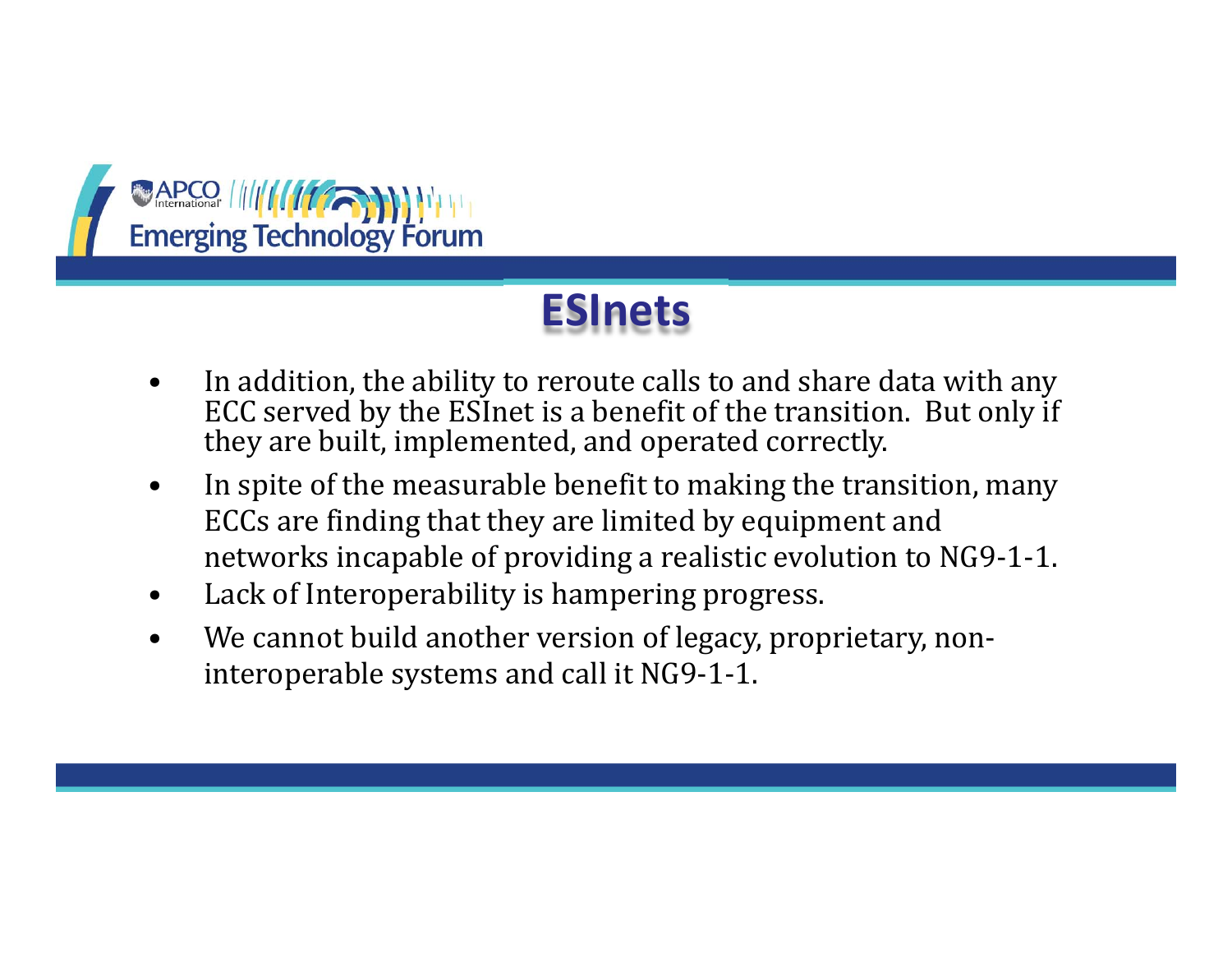

### **The Cloud**

- So…..is this cloud computing?
- I'm glad you asked!
- Cloud computing as a concept has been around since the **Advanced Research Projects Agency Network** (ARPANET) in the 1960s.
- The vision was to connect data and people, anywhere, anytime.
- But the *NAME* didn't come about until much later, as technology and the way we use it changed….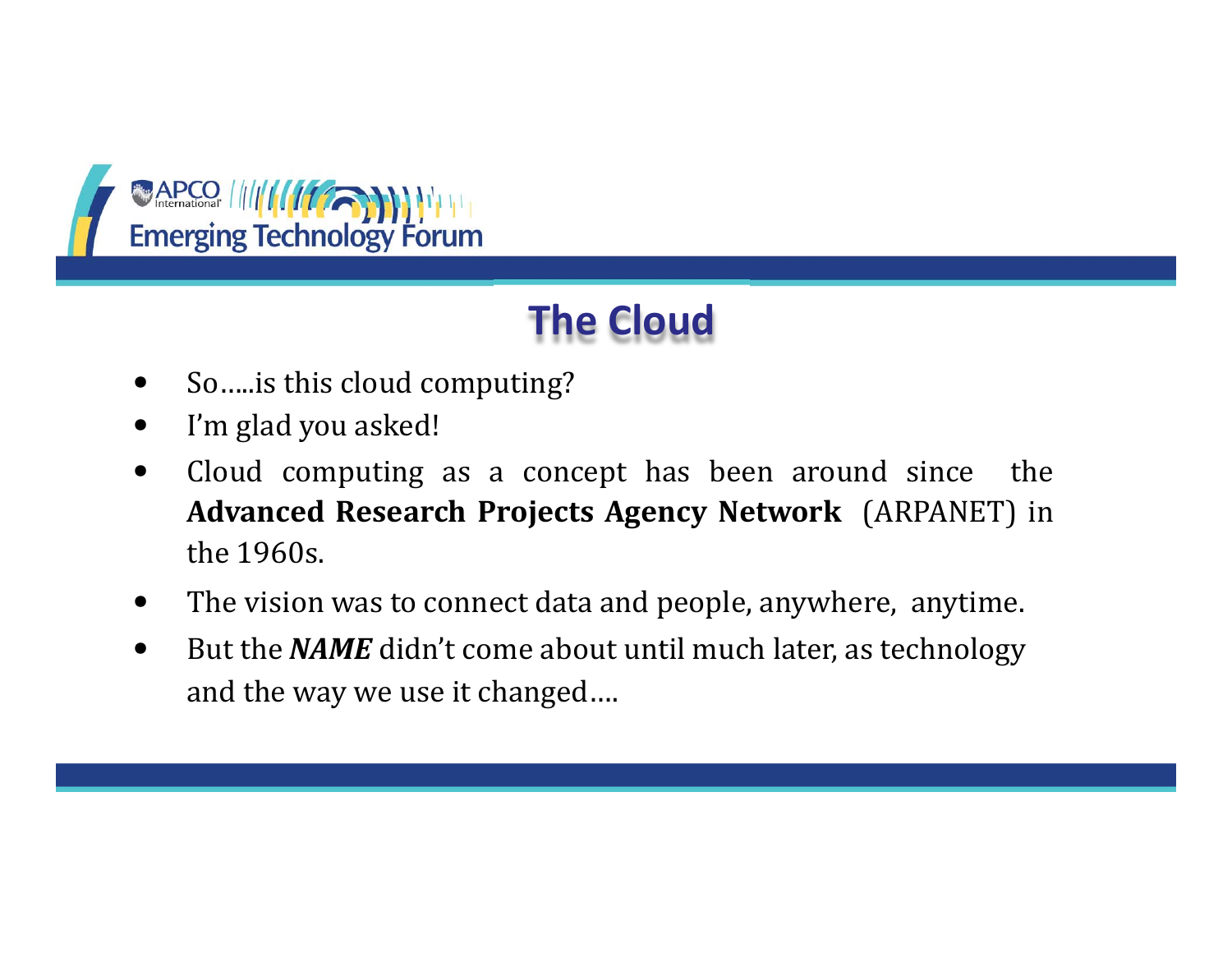

#### **The Cloud**

- Original concept for NG9-1-1 conceived 13 years ago, and since that time…..
	- Amazon Web Services March 14, 2006
	- Twitter July 15, 2006
	- **iPhone June 29, 2007**
	- In early 2008, NASA's OpenNebula became the first open-source software for deploying private and hybrid clouds, and for the federation of clouds.
	- In 2009, Google and others started to offer *browser‐based enterprise applications* though services such as Google Apps.
	- In February 2010, Microsoft released Microsoft Azure.
	- On March 1, 2011, IBM announced the IBM SmartCloud framework, and in *2014 IBM* launched BlueMix now known as "IBM Cloud" which includes components of IBM Watson® AI and machine learning.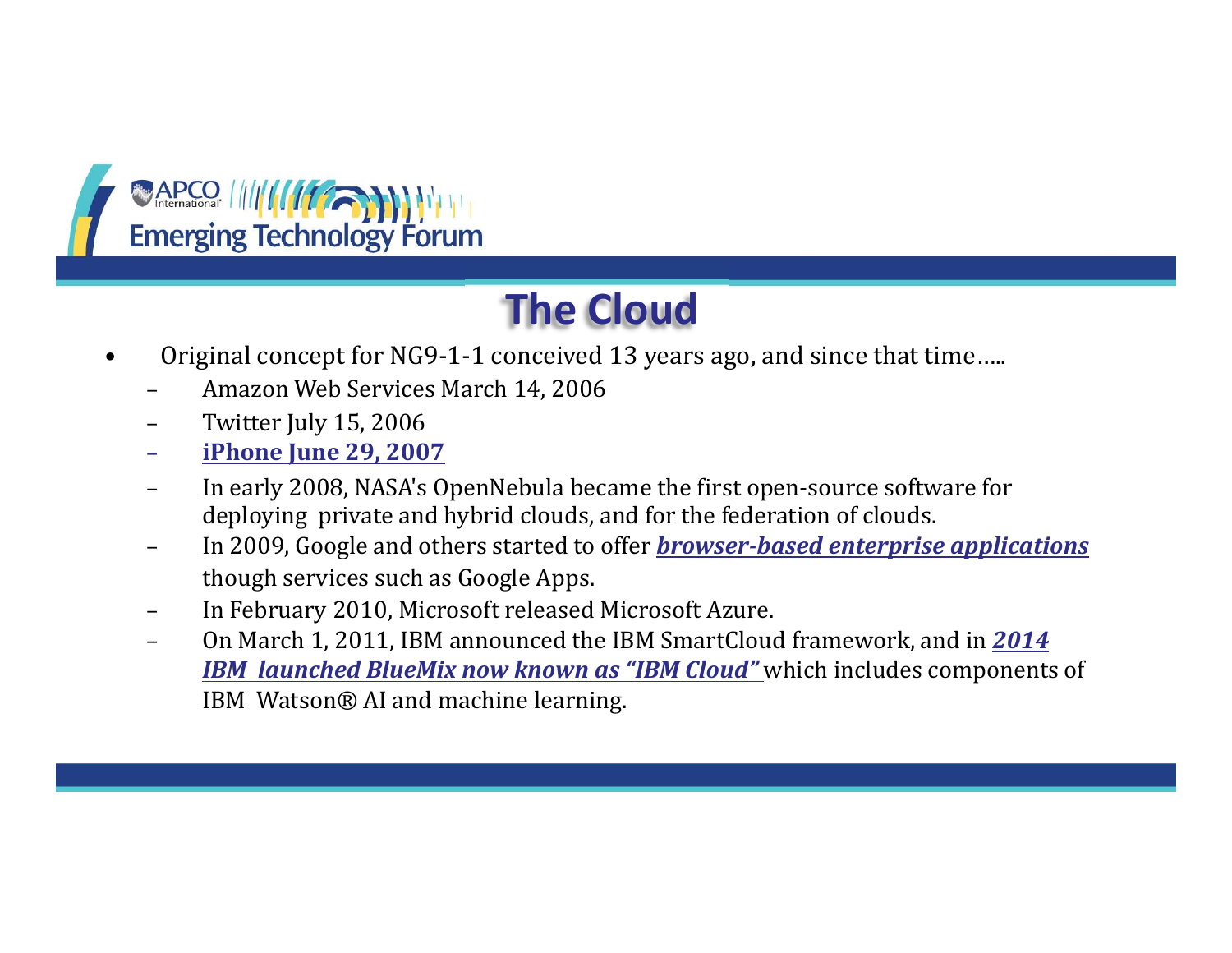

#### **The Cloud**

- **SaaS (software as a service)**
- **IaaS (infrastructure as a service)**
- **PaaS (platform as a service)**
- **Private cloud**
- **Hybrid cloud**
- **Advantages of cloud computing**
	- Reduce the time to market of applications that need to scale dynamically.
	- Developers are drawn to the cloud by the abundance of advanced new services that can be incorporated into applications, from machine learning to Internet-of-Things connectivity.
	- Interoperability.
- **Cloud computing security**
	- Yes, it is a concern, as it is with anything networked or connected.
	- Major public clouds have proven themselves much less susceptible to attack than the average enterprise data center.
	- MUST included integration of security policy and ICAM between customers and cloud providers.
	- Secure connectivity (VPN tunneling, etc.) is required.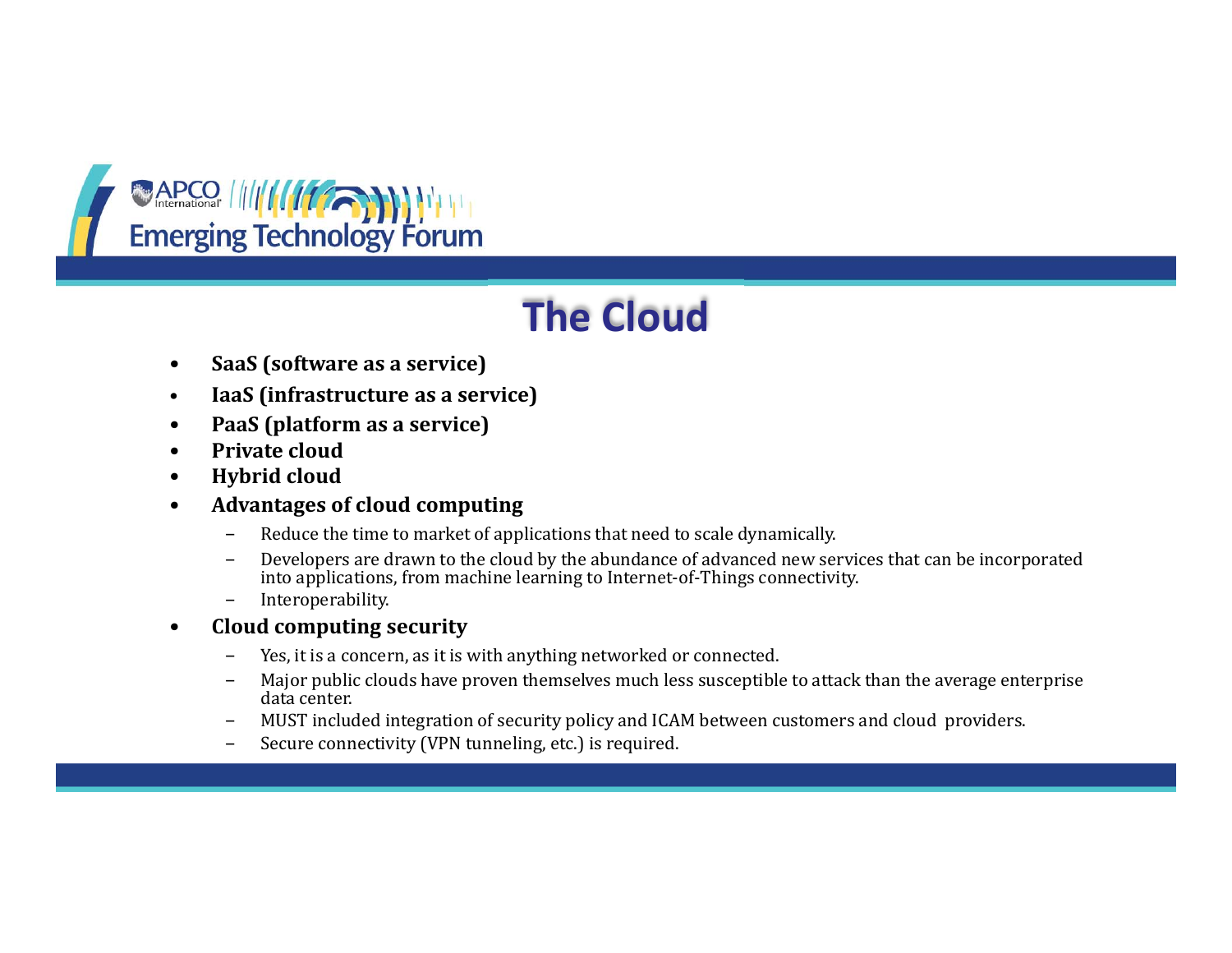

### **Time to Change our Thinking**

- The bottom line is, NG9-1-1 has not kept up with the times, but it's not too late. In fact, there's never been a better time to adapt to changing times and embrace available technologies.
- Carriers, service providers, and the business community are doing so, as are many government agencies, and ECCs can too.
- *Secure, connected, interoperable….that's why APCO chose it too….*
- "That's the way we've always done it" is NEVER the right answer… don't let it be your answer to NG9-1-1 options.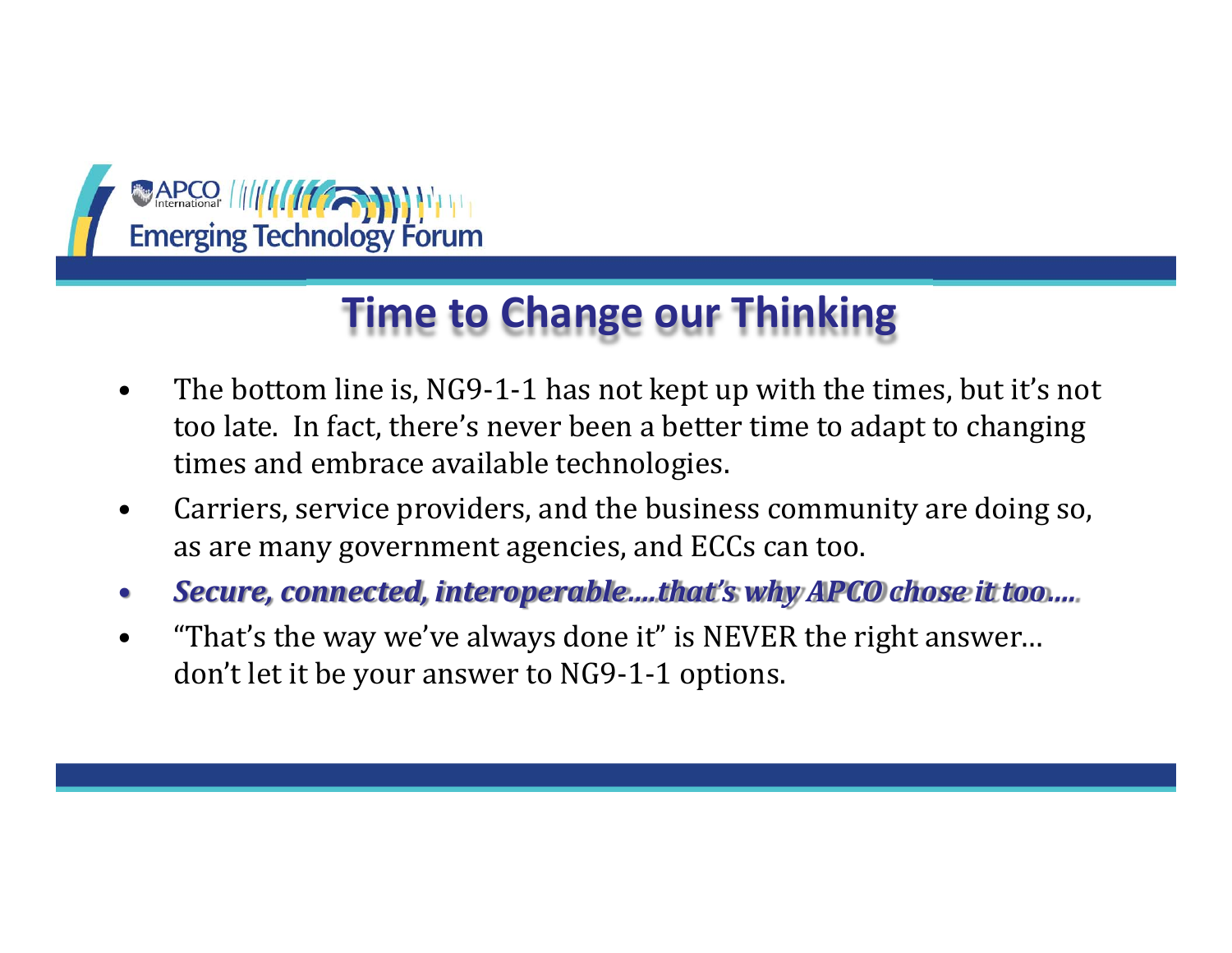

### NG9-1-1 Transition



### **Evolution not Revolution**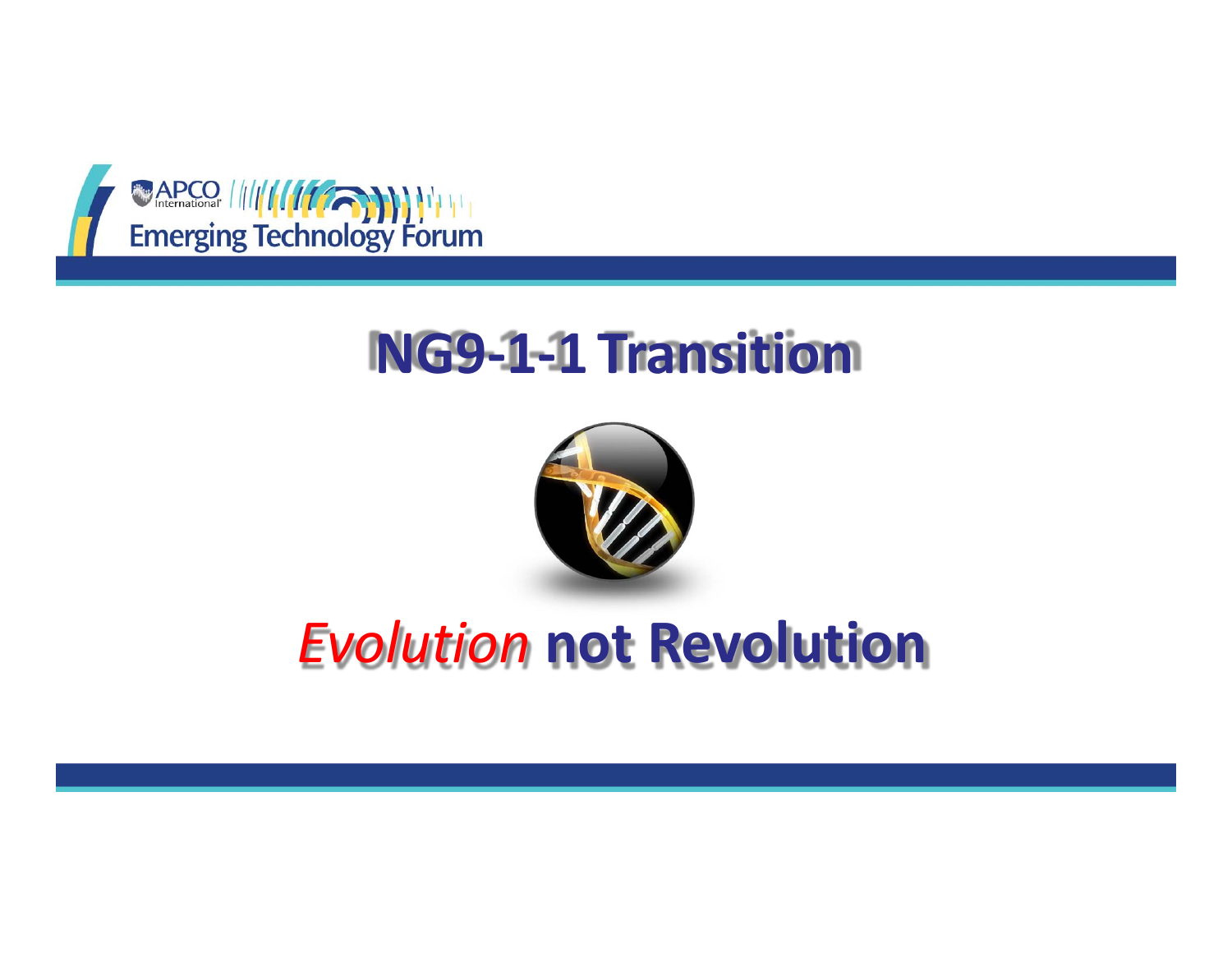

### Achieving Seamless Interoperability

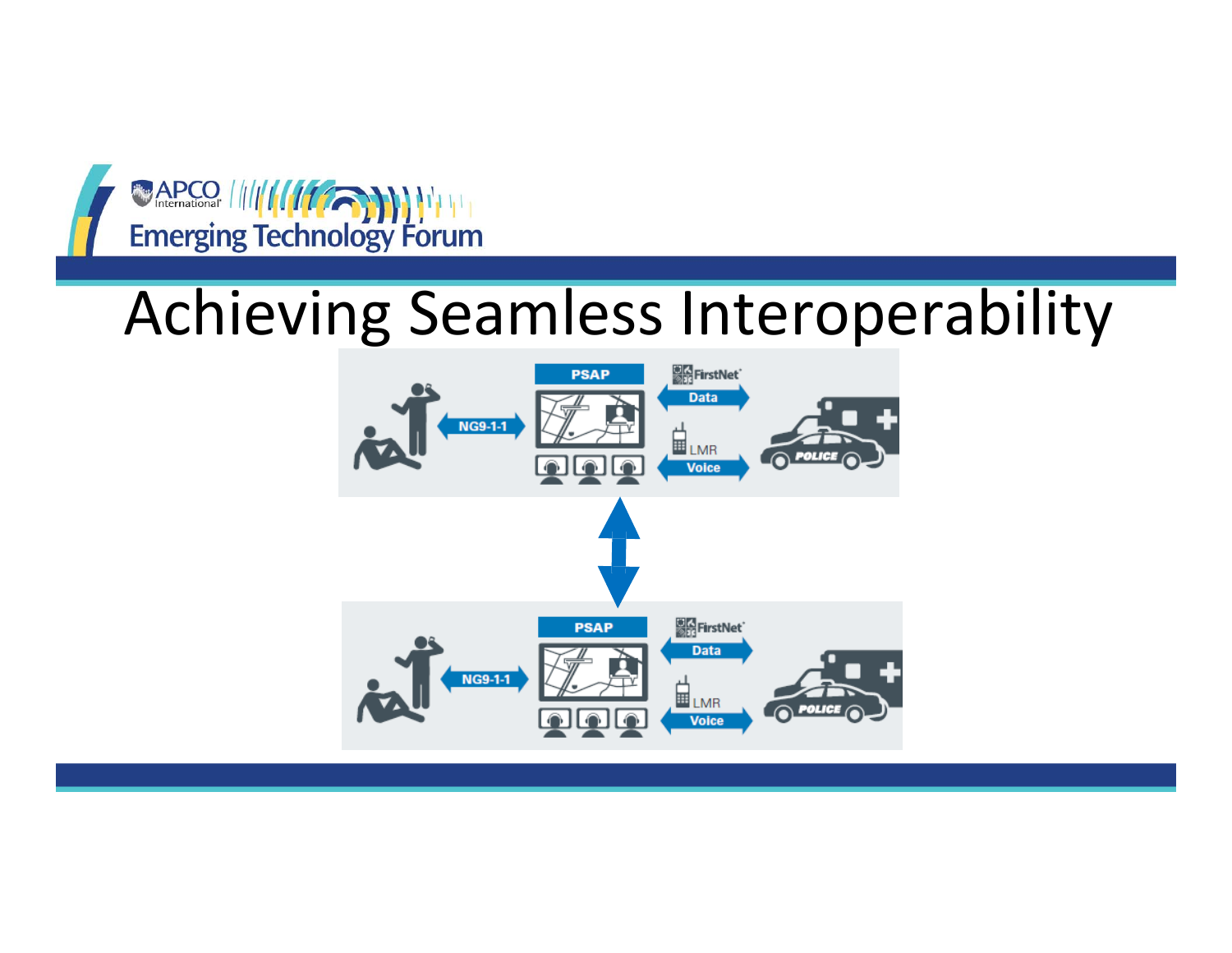

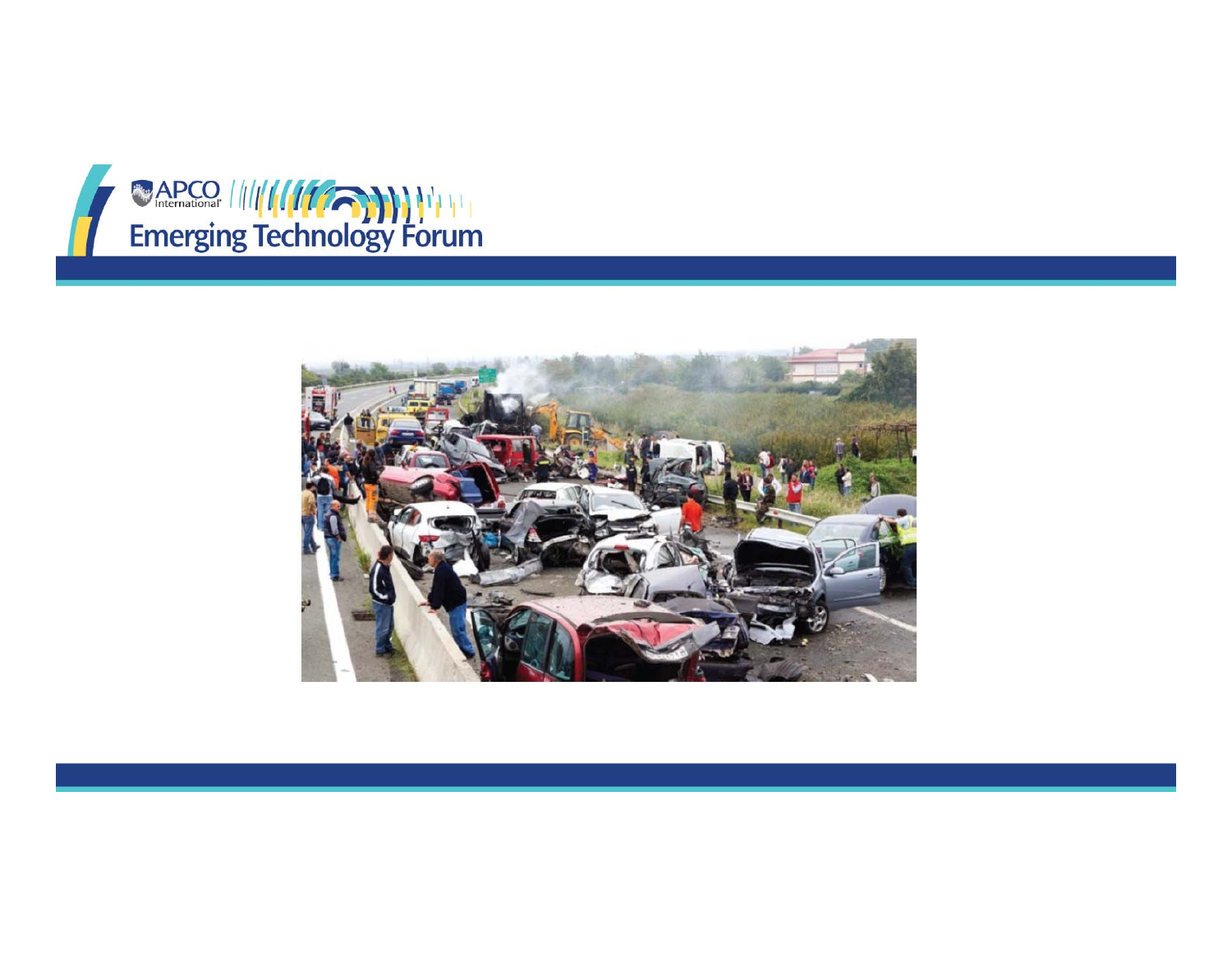

# Build Upon Existing Solutions

- Telecom networks and other industry sectors have already converted to digital, IP, broadband technology
- What do existing solutions have in common?
	- Substantial range of companies innovating at a rapid pace
	- Seamless interoperability and data sharing without the need for specialized interfaces or after-the-fact integrations
	- Multiple features and options available
	- World-wide economies of scale

NG9-1-1 needs the same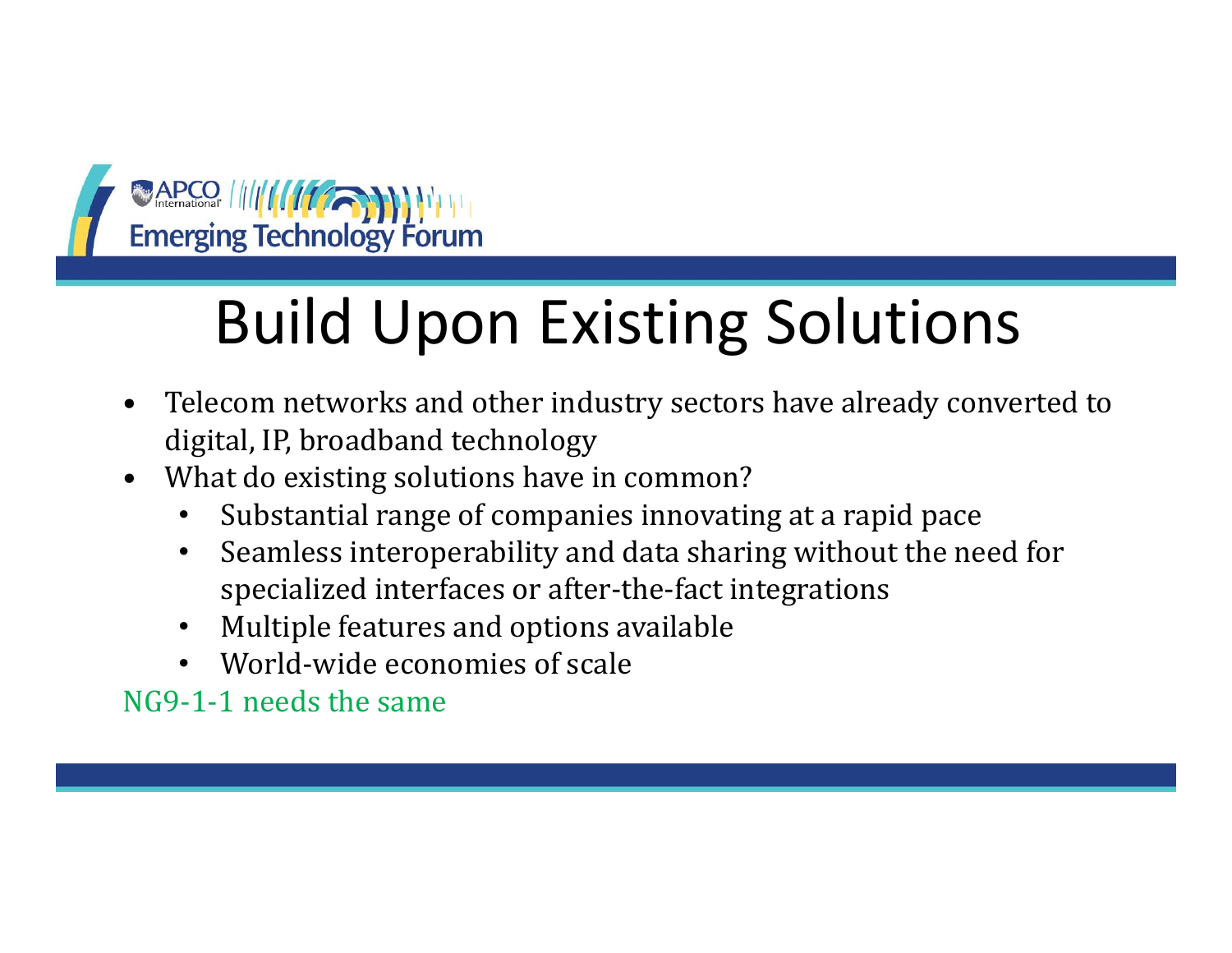

#### What's Needed: A Comprehensive Definition

#### **NG9‐1‐1 is an interoperable, secure, IP‐based system that:**

- A. Employs Commonly Accepted Standards
- B. Enables the appropriate Emergency Communications Center to receive, process, and analyze all types of 9-1-1 Requests for Emergency Assistance
- C. Acquires and integrates additional information useful to handling 9-1-1 Requests for Emergency Assistance; and
- D. Supports sharing information related to 9-1-1 Requests for Emergency Assistance among Emergency Communications Centers and Emergency Reponses Providers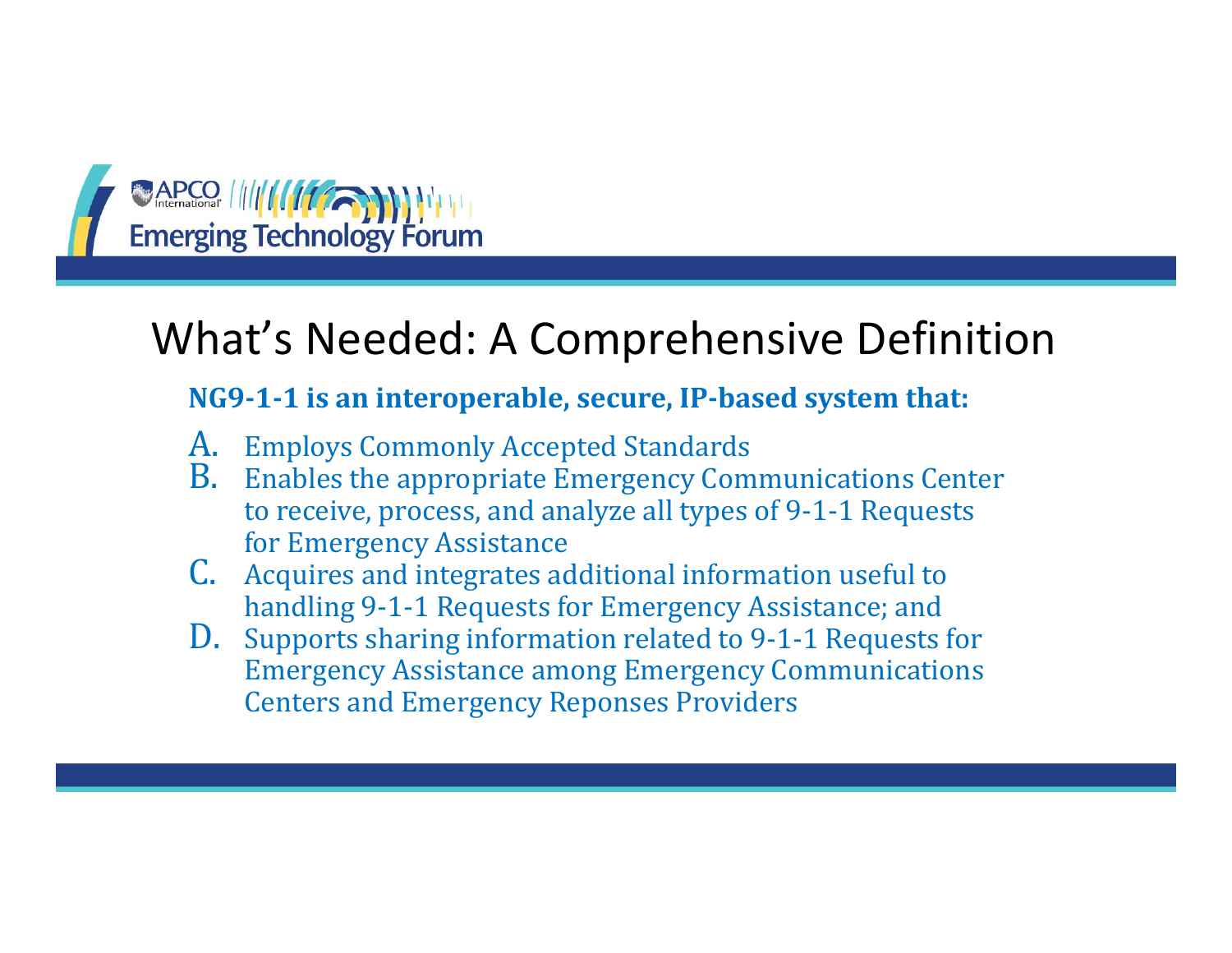

#### Interoperability as a Requirement

**"The term 'interoperable' or 'interoperability' means the capability of emergency communications centers to receive 9–1– 1 requests for emergency assistance and related data such as location information and callback numbers from the public, then process and share the 9–1–1 requests for emergency assistance and related data with other emergency communications centers and emergency response providers, regardless of jurisdiction, equipment, device, software, service provider, or other relevant factors, and without the need for proprietary interfaces."**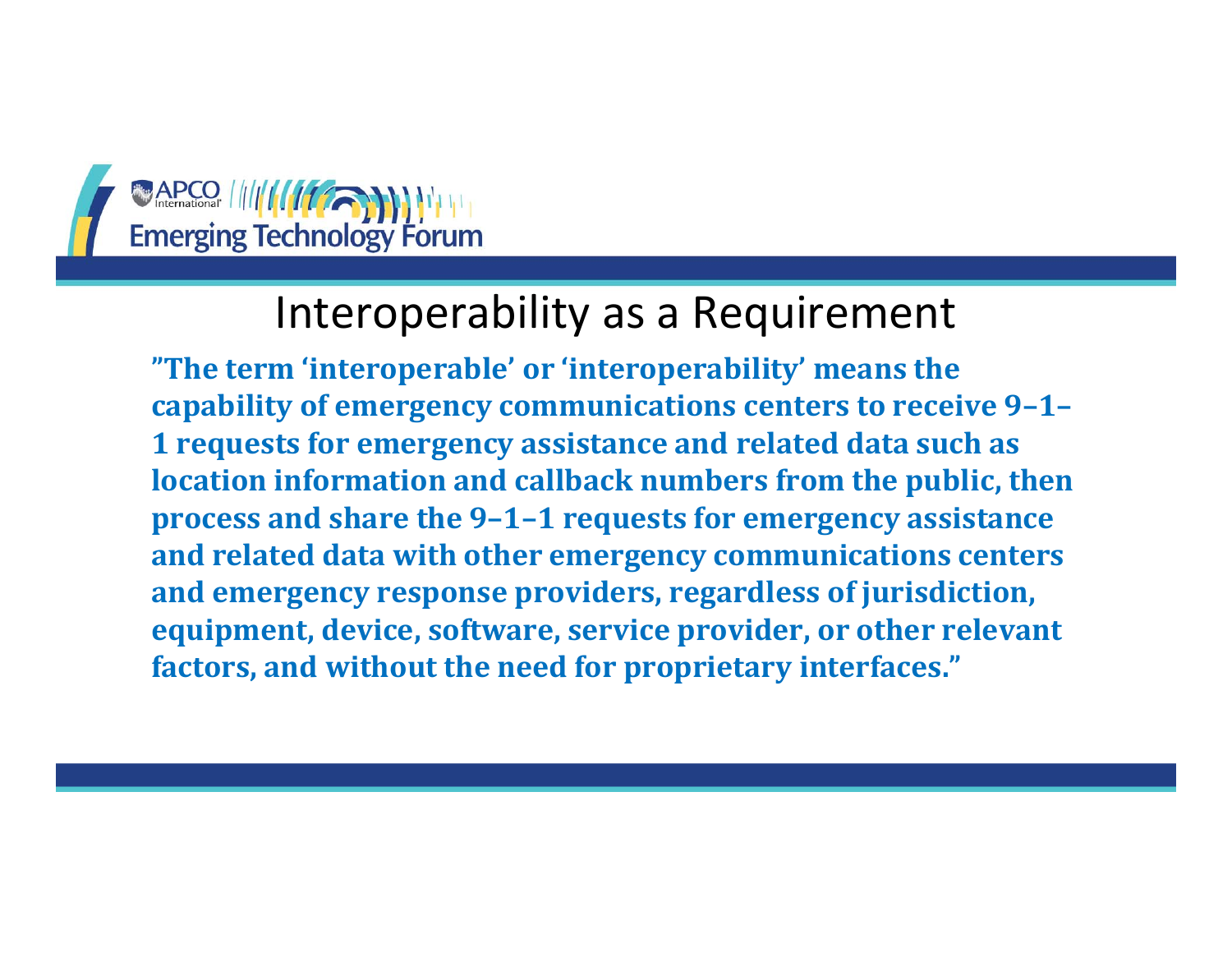

# A Shared Vision

- Recognition and Respect for PSTs
	- PSTs perform protective, life-saving work every day
	- This role will only expand with the deployment of NG9-1-1
- Having a comprehensive view of the resources needed
	- **Cybersecurity**
	- **Training**
	- Workforce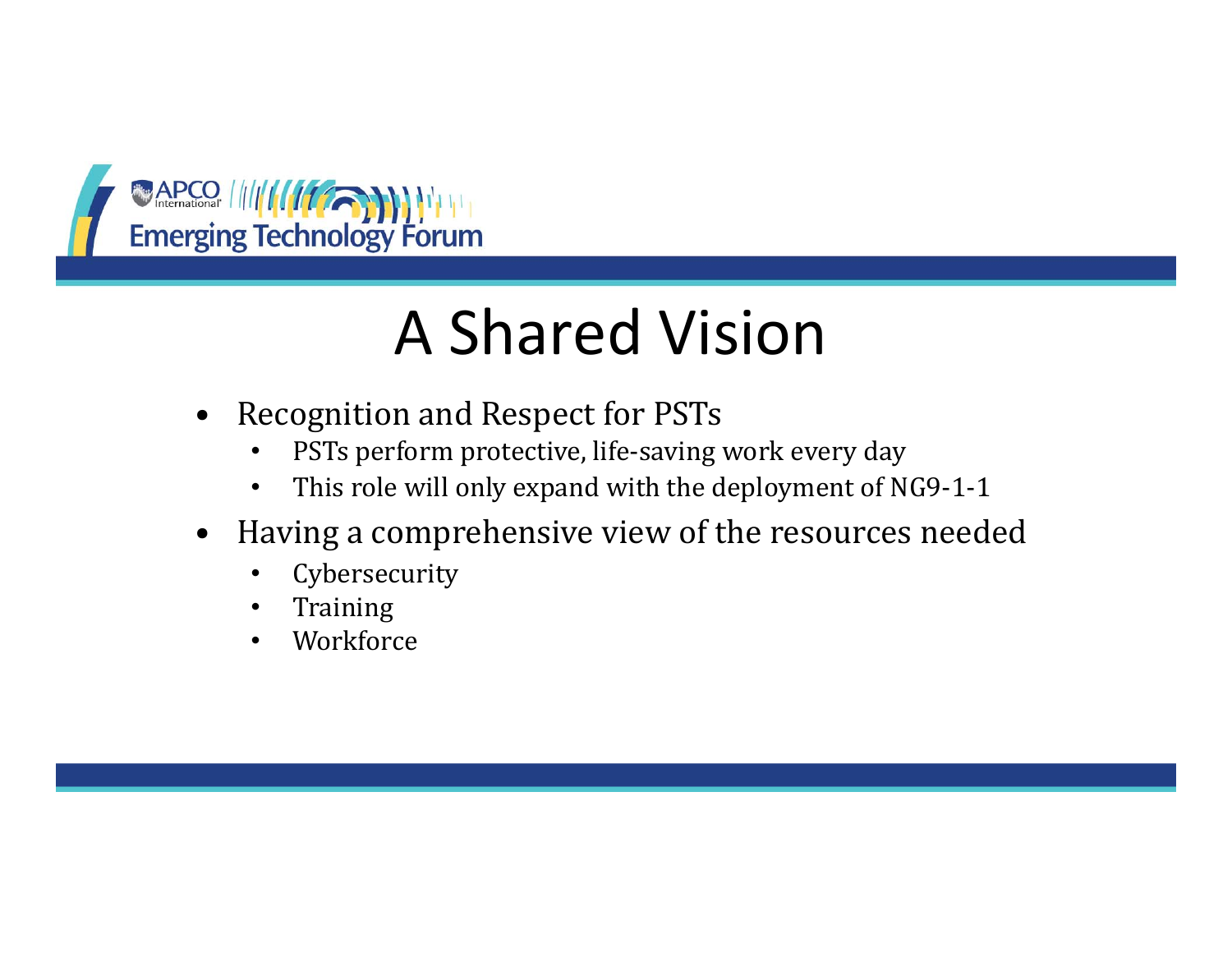

### A Shared Vision

- Interoperability as a requirement
	- Use objectives-based RFPs.
		- Many RFPs we've seen for ESInets and other pre-NG9-1-1 deployments either lack a clear requirement for interoperability or leave the matter of interoperability to be worked out at a later date
		- Accordingly, APCO has recommended that RFPs lay out objectives including interoperability, and allow for flexible, innovative approaches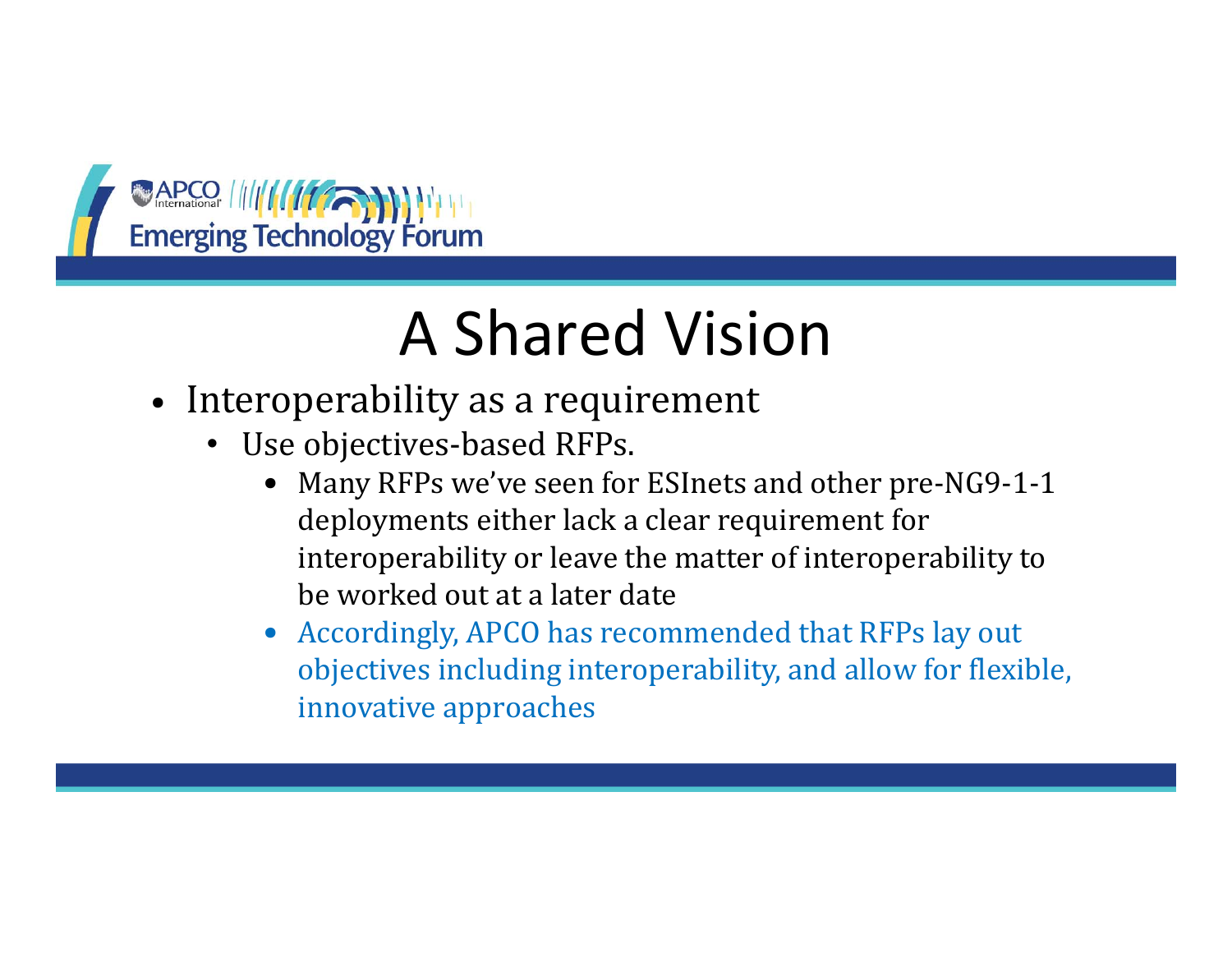

### A Shared Vision

#### Questions to ask vendors:

- Can you guarantee that our NG9-1-1 solution and other IP-based equipment will be seamlessly interoperable with other solutions and equipment, including across state boundaries? For example, will our ECC will be able to transfer voice and multimedia data (text, pictures, video) to any other ECC that has a different provider's equipment or service or is on a different network, including across jurisdictional boundaries? If so, please explain your methodology for doing so and how your solution/equipment will communicate with that of other providers.
- Can you guarantee that our NG9-1-1 solution will be seamlessly interoperable with the networks that deliver 9-1-1 calls from the public (wireless and wireline networks)?
- Will you guarantee your solution to be interoperable without additional upgrades and new costs to the 9- 1-1 Authority/ECC?
- Will your CPE, CAD, RMS, GIS, or mobile app products be able to seamlessly share and exchange data with other companies' products, without the need for special interfaces or additional costs?